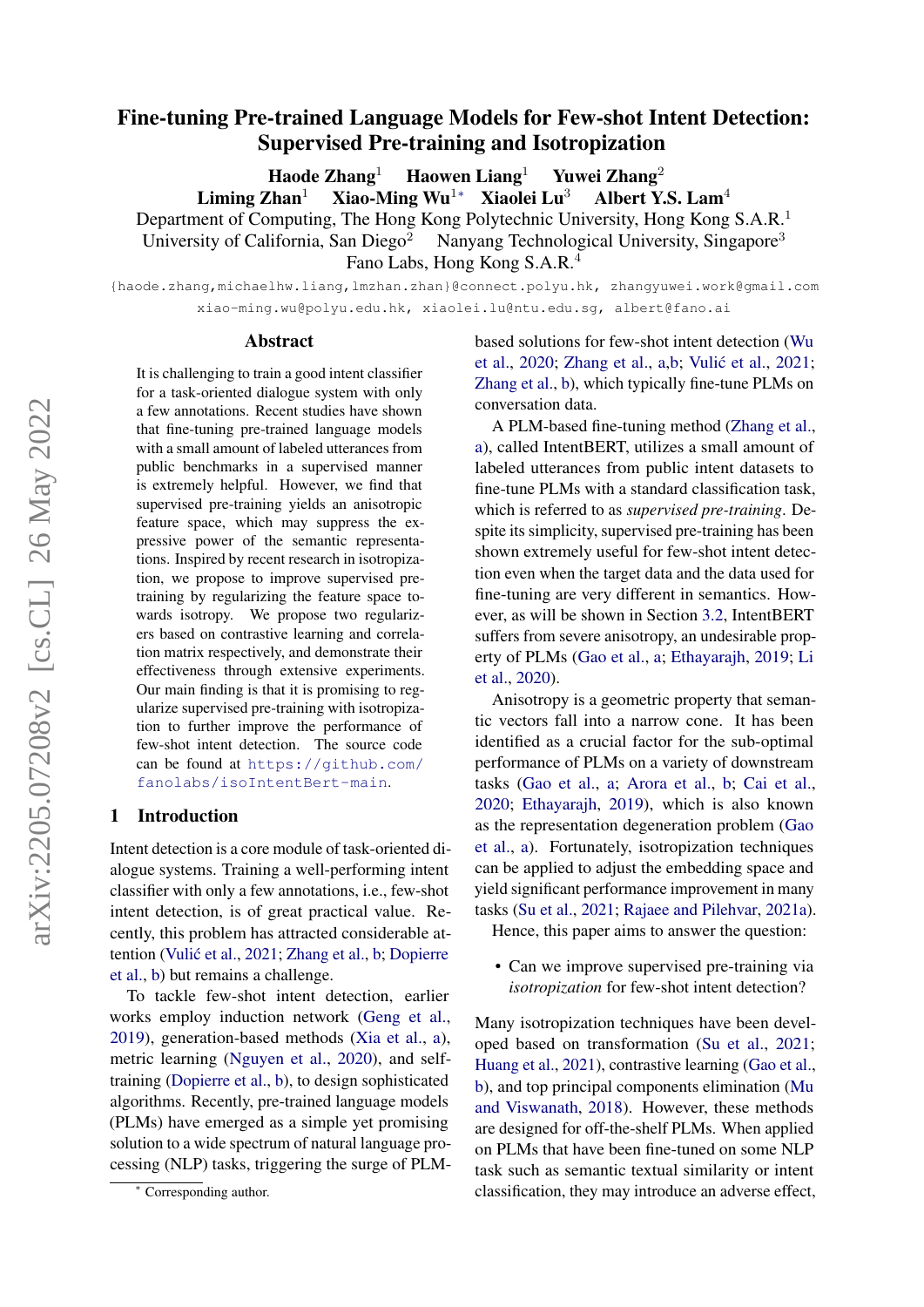<span id="page-1-0"></span>

Figure 1: Illustration of our proposed regularized supervised pre-training. SPT denotes supervised pre-training (fine-tuning an off-the-shelf PLM on a set of labeled utterances), which makes the feature space more anisotropic. CL-Reg and Cor-Reg are designed to regularize SPT and increase the isotropy of the feature space, which leads to better performance on few-shot intent detection.

as observed in [Rajaee and Pilehvar](#page-10-7) [\(2021c\)](#page-10-7) and our pilot experiments.

In this work, we propose to regularize supervised pre-training with isotropic regularizers. As shown in Fig. [1,](#page-1-0) we devise two regularizers, a contrastive-learning-based regularizer (CL-Reg) and a correlation-matrix-based regularizer (Cor-Reg), each of which can increase the isotropy of the feature space during supervised training. Our empirical study shows that the regularizers can significantly improve the performance of standard supervised training, and better performance can often be achieved when they are combined.

The contributions of this work are three-fold:

- We present the first study on the isotropy property of PLMs for few-shot intent detection, shedding light on the interaction of supervised pre-training and isotropization.
- We improve supervised pre-training by devising two simple yet effective regularizers to increase the isotropy of the feature space.
- We conduct a comprehensive evaluation and

analysis to validate the effectiveness of the proposed approach.

## 2 Related Works

## 2.1 Few-shot Intent Detection

With a surge of interest in few-shot learning [\(Finn](#page-9-11) [et al.,](#page-9-11) [2017;](#page-9-11) [Vinyals et al.,](#page-10-8) [2016;](#page-10-8) [Snell et al.,](#page-10-9) [2017\)](#page-10-9), few-shot intent detection has started to receive attention. Earlier works mainly focus on model design, using capsule network [\(Geng et al.,](#page-9-1) [2019\)](#page-9-1), variational autoencoder [\(Xia et al.,](#page-10-2) [a\)](#page-10-2), or metric functions [\(Yu et al.,](#page-10-10) [2018;](#page-10-10) [Nguyen et al.,](#page-9-2) [2020\)](#page-9-2). Recently, PLMs-based methods have shown promising performance in a variety of NLP tasks and become the model of choice for few-shot intent detection. [Zhang et al.](#page-10-11) [\(c\)](#page-10-11) cast few-shot intent detection into a natural language inference (NLI) problem and fine-tune PLMs on NLI datasets. [Zhang et al.](#page-10-1) [\(b\)](#page-10-1) propose to fine-tune PLMs on unlabeled utterances by contrastive learning. [Zhang et al.](#page-10-4) [\(a\)](#page-10-4) leverage a small set of public annotated intent detection benchmarks to fine-tune PLMs with standard supervised training and observe promising perfor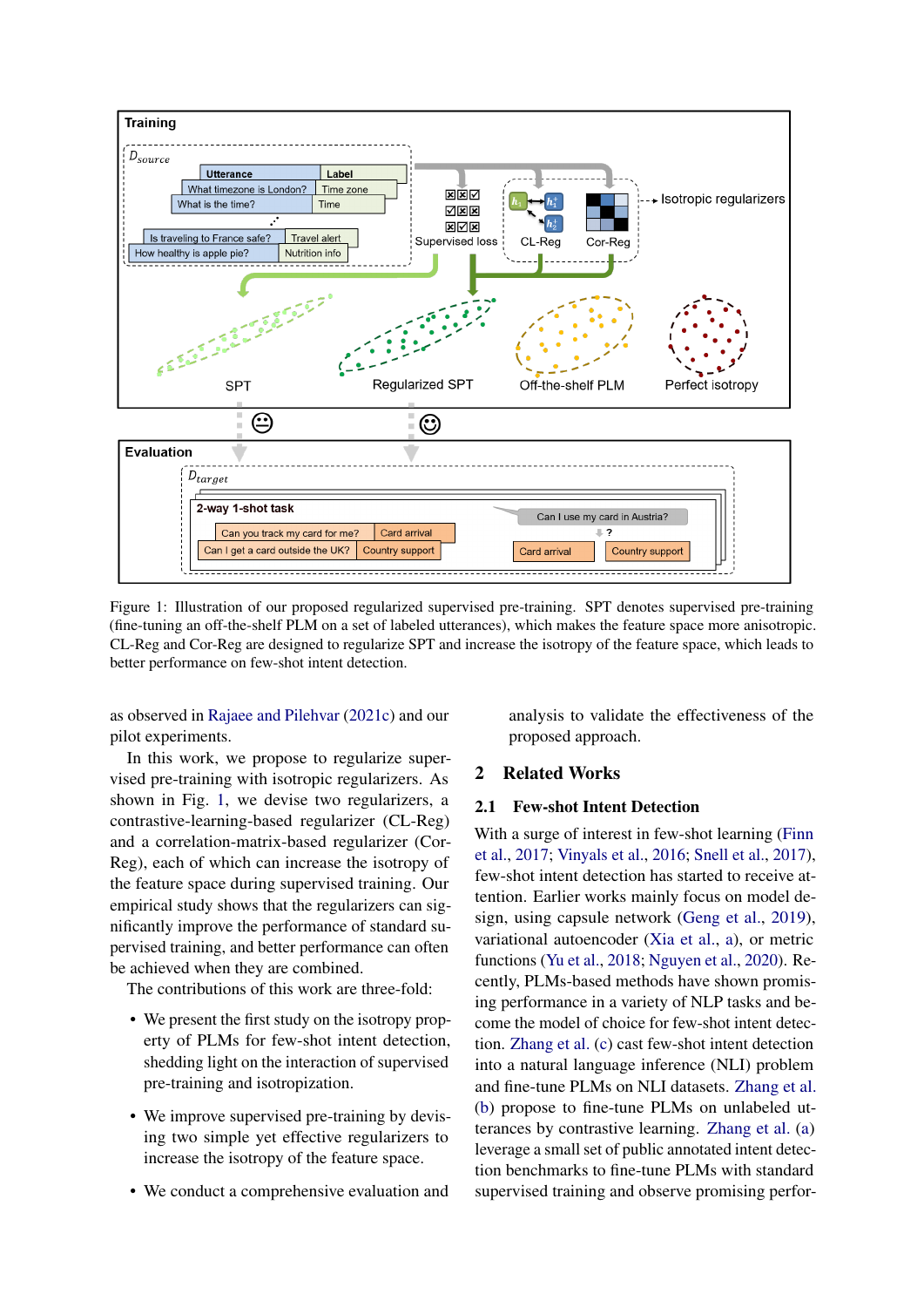mance on cross-domain few-shot intent detection. Meanwhile, the study of few-shot intent detection has been extended to other settings including semisupervised learning [\(Dopierre et al.,](#page-9-0) [b](#page-9-0)[,a\)](#page-9-12), generalized setting [\(Nguyen et al.,](#page-9-2) [2020\)](#page-9-2), multi-label classification [\(Hou et al.,](#page-9-13) [2021\)](#page-9-13), and incremental learning [\(Xia et al.,](#page-10-12) [b\)](#page-10-12). In this work, we consider standard few-shot intent detection, following the setup of [Zhang et al.](#page-10-4) [\(a\)](#page-10-4) and aiming to improve supervised pre-training with isotropization.

## 2.2 Further Pre-training PLMs with Dialogue Corpora

Recent works have shown that further pre-training off-the-shelf PLMs using dialogue corpora [\(Hen](#page-9-14)[derson et al.,](#page-9-14) [b;](#page-9-14) [Peng et al.,](#page-10-13) [2020,](#page-10-13) [2021\)](#page-10-14) are beneficial for task-oriented downstream tasks such as intent detection. Specifically, TOD-BERT [\(Wu](#page-10-3) [et al.,](#page-10-3) [2020\)](#page-10-3) conducts self-supervised learning on diverse task-oriented dialogue corpora. ConvBERT [\(Mehri et al.,](#page-9-15) [2020\)](#page-9-15) is pre-trained on a 700 million open-domain dialogue corpus. Vulić et al. [\(2021\)](#page-10-0) propose a two-stage procedure: adaptive conversational fine-tuning followed by task-tailored conversational fine-tuning. In this work, we follow [Zhang](#page-10-4) [et al.](#page-10-4) [\(a\)](#page-10-4) to further pre-train PLMs using a small amount of labeled utterances from public intent detection benchmarks.

#### 2.3 Anisotropy of PLMs

Isotropy is a key geometric property of the semantic space of PLMs. Recent studies identify the anisotropy problem of PLMs [\(Cai et al.,](#page-9-7) [2020;](#page-9-7) [Etha](#page-9-4)[yarajh,](#page-9-4) [2019;](#page-9-4) [Mu and Viswanath,](#page-9-10) [2018;](#page-9-10) [Rajaee and](#page-10-7) [Pilehvar,](#page-10-7) [2021c\)](#page-10-7), which is also known as the representation degeneration problem [\(Gao et al.,](#page-9-3) [a\)](#page-9-3): word embeddings occupy a narrow cone, which suppresses the expressiveness of PLMs. To resolve the problem, various methods have been proposed, including spectrum control [\(Wang et al.,](#page-10-15) [2019\)](#page-10-15), flow-based mapping [\(Li et al.,](#page-9-5) [2020\)](#page-9-5), whitening transformation [\(Su et al.,](#page-10-5) [2021;](#page-10-5) [Huang et al.,](#page-9-8) [2021\)](#page-9-8), contrastive learning [\(Gao et al.,](#page-9-9) [b\)](#page-9-9), and clusterbased methods [\(Rajaee and Pilehvar,](#page-10-6) [2021a\)](#page-10-6). Despite their effectiveness, these methods are designed for off-the-shelf PLMs. The interaction between isotropization and fine-tuning PLMs remains under-explored. A most recent work by [Ra](#page-10-16)[jaee and Pilehvar](#page-10-16) shows that there might be a conflict between the two operations for the semantic textual similarity (STS) task. On the other hand, [Zhou et al.](#page-10-17) [\(2021\)](#page-10-17) propose to fine-tune PLMs with

<span id="page-2-1"></span>

| Dataset        | <b>BERT</b> | <b>IntentBERT</b> |
|----------------|-------------|-------------------|
| <b>BANKING</b> | .96         | .71(.04)          |
| HINT3          | .95         | .72(03)           |
| <b>HWU64</b>   | .96         | .72(.04)          |

Table 1: The impact of fine-tuning on isotropy. Fine-tuning renders the semantic space notably more anisotropic. The mean and standard deviation of 5 runs with different random seeds are reported.

isotropic batch normalization on some supervised tasks, but it requires a large amount of training data. In this work, we study the interaction between isotropization and supervised pre-training (fine-tuning) PLMs on intent detection tasks.

## 3 Pilot Study

Before introducing our approach, we present pilot experiments to gain some insights into the interaction between isotropization and fine-tuning PLMs.

## 3.1 Measuring isotropy

Following [Mu and Viswanath](#page-9-10) [\(2018\)](#page-9-10); [Bis et al.](#page-9-16) [\(2021\)](#page-9-16), we adopt the following measurement of isotropy:

$$
I(V) = \frac{\min_{\mathbf{c} \in C} Z(\mathbf{c}, V)}{\max_{\mathbf{c} \in C} Z(\mathbf{c}, V)},
$$
 (1)

where  $V \in \mathbb{R}^{N \times d}$  is the matrix of stacked embeddings of  $N$  utterances (note that the embeddings have zero mean), C is the set of unit eigenvectors of  $V^{\top}V$ , and  $Z(c, V)$  is the partition function [\(Arora](#page-9-6) [et al.,](#page-9-6) [b\)](#page-9-6) defined as:

$$
Z(\mathbf{c}, \mathbf{V}) = \sum_{i=1}^{N} \exp\left(\mathbf{c}^{\top} \mathbf{v}_i\right), \tag{2}
$$

where  $v_i$  is the  $i_{th}$  row of  $V$ . I(V)  $\in [0, 1]$ , and 1 indicates perfect isotropy.

### <span id="page-2-0"></span>3.2 Fine-tuning Leads to Anisotropy

To observe the impact of fine-tuning on isotropy, we follow IntentBERT [\(Zhang et al.,](#page-10-4) [a\)](#page-10-4) to fine-tune BERT [\(Devlin et al.,](#page-9-17) [2019\)](#page-9-17) with standard supervised training on a small set of an intent detection benchmark OOS [\(Larson et al.,](#page-9-18) [2019\)](#page-9-18) (details are given in Section [4.1\)](#page-3-0). We then compare the isotropy of the original embedding space (BERT) and the embedding space after fine-tuning (IntentBERT) on target datasets. As shown in Table [1,](#page-2-1) after finetuning, the isotropy of the embedding space is notably decreased on all datasets. Hence, it can be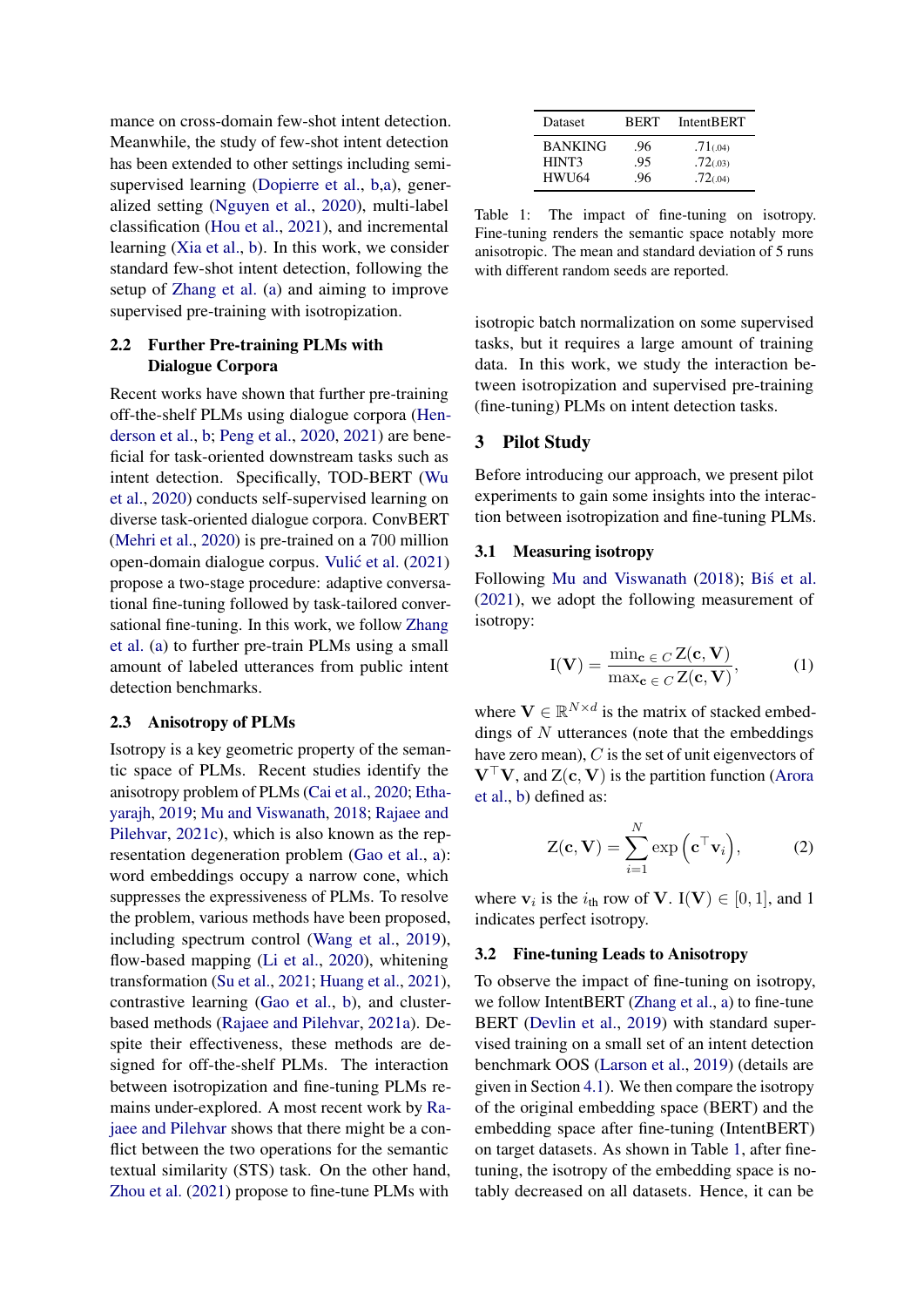seen that *fine-tuning may render the feature space more anisotropic*.

<span id="page-3-2"></span>

Figure 2: The impact of contrastive learning on IntentBERT with experiments on HWU64 and BANK-ING77 datasets. The performance (blue) drops while the isotropy (orange) increases.

## 3.3 Isotropization after Fine-tuning May Have an Adverse Effect

To examine the effect of isotropization on a finetuned model, we apply two strong isotropization techniques to IntentBERT: dropout-based contrastive learning [\(Gao et al.,](#page-9-9) [b\)](#page-9-9) and whitening transformation [\(Su et al.,](#page-10-5) [2021\)](#page-10-5). The former fine-tunes PLMs in a contrastive learning manner<sup>[1](#page-3-1)</sup>, while the latter transforms the semantic feature space into an isotropic space via matrix transformation. These methods have been demonstrated highly effective [\(Gao et al.,](#page-9-9) [b;](#page-9-9) [Su et al.,](#page-10-5) [2021\)](#page-10-5) when applied to off-the-shelf PLMs, but things are different when they are applied to fine-tuned models. As shown in Fig. [2,](#page-3-2) contrastive learning improves isotropy, but it significantly lowers the performance on two benchmarks. As for whitening transformation, it has inconsistent effects on the two datasets, as shown in Fig. [3.](#page-3-3) It hurts the performance on HWU64 (Fig. [3a\)](#page-3-3) but yields better results on BANKING77 (Fig. [3b\)](#page-3-3), while producing nearly perfect isotropy on both. The above observations indicate that *isotropization may hurt fine-tuned models*, which echoes the recent finding of [Rajaee and Pilehvar.](#page-10-16)

#### 4 Method

The pilot experiments reveal the anisotropy of a PLM fine-tuned on intent detection tasks and the

<span id="page-3-3"></span>

Figure 3: The impact of whitening on IntentBERT with experiments on HWU64 and BANKING77 datasets. Whitening transformation leads to perfect isotropy but has inconsistent effects on the performance.

challenge of applying isotropization techiniques on the fine-tuned model. In this section, we propose a joint fine-tuning and isotropization framework. Specifically, we propose two regularizers to make the feature space more isotropic during fine-tuning. Before presenting our method, we first introduce supervised pre-training.

## <span id="page-3-0"></span>4.1 Supervised Pre-training for Few-shot Intent Detection

Few-shot intent detection targets to train a good intent classifier with only a few labeled data  $\mathcal{D}_{\text{target}} =$  $\{(x_i, y_i)\}_{N_t}$ , where  $N_t$  is the number of labeled samples in the target dataset,  $x_i$  denotes the  $i_{th}$ utterance, and  $y_i$  is the label.

To tackle the problem, [Zhang et al.](#page-10-4) [\(a\)](#page-10-4) propose to learn intent detection skills (fine-tune a PLM) on a small subset of public intent detection benchmarks by supervised pre-training. Denote by  $\mathcal{D}_{\text{source}} = \{(x_i, y_i)\}_{N_s}$  the source data used for pre-training, where  $N_s$  is the number of examples. The fine-tuned PLM can be directly used on the target dataset. It has been shown that this method

<span id="page-3-1"></span><sup>&</sup>lt;sup>1</sup>We refer the reader to the original paper for details.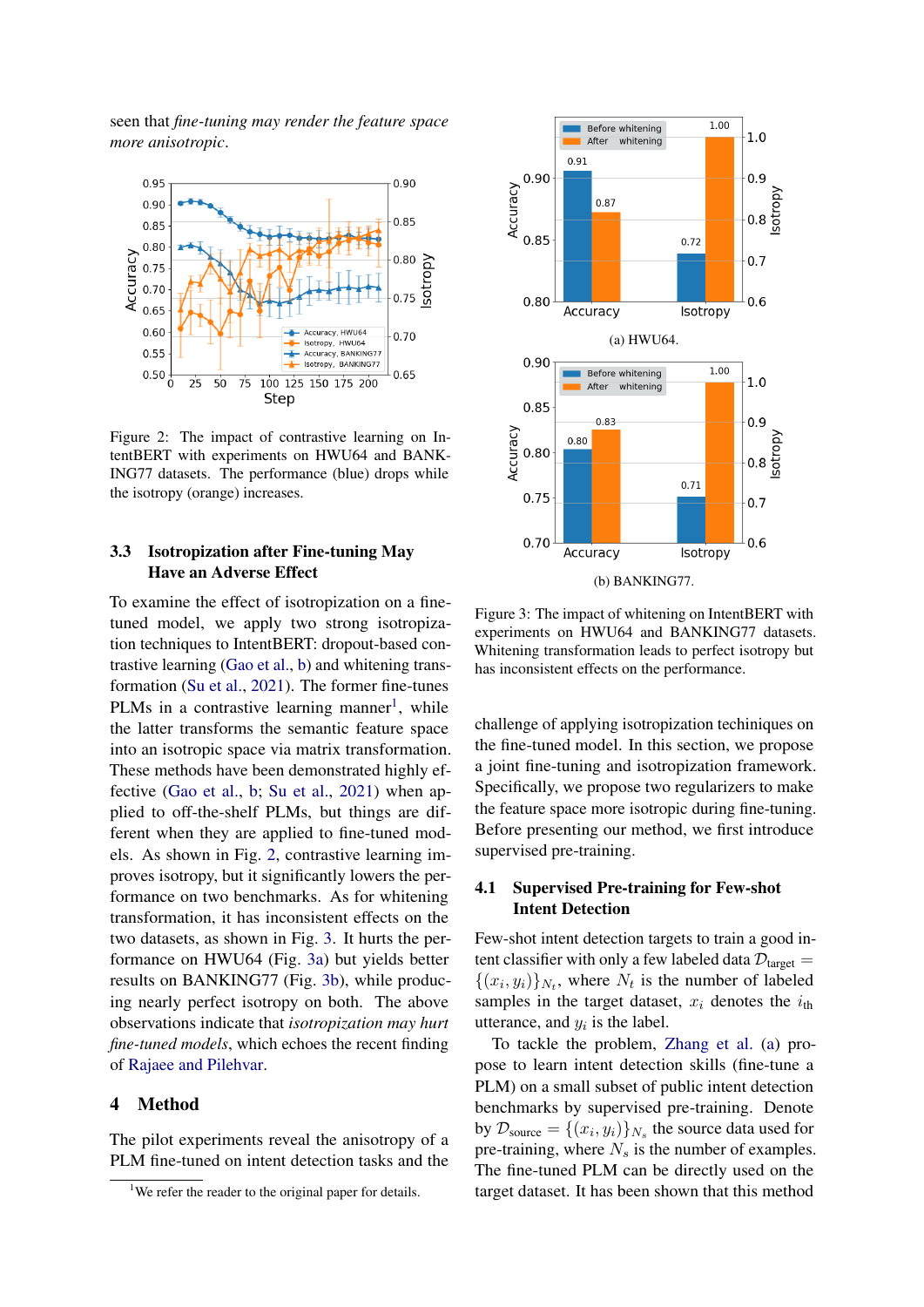<span id="page-4-0"></span>

Figure 4: Illustration of CL-Reg (contrastive-learning-based regularizer) and Cor-Reg (correlation-matrix-based regularizer).  $x_i$  is the  $i_{th}$  utterance in a batch of size 3. In (a),  $x_i$  is fed to the PLM twice with built-in dropout to produce two different representations of  $x_i$ :  $h_i$  and  $h_i^+$ . Positive and negative pairs are then constructed for each  $x_i$ . For example,  $h_1$  and  $h_1^+$  form a positive pair for  $x_1$ , while  $h_1$  and  $h_2^+$ , and  $h_1$  and  $h_3^+$ , form negative pairs for  $x_1$ . In (b), the correlation matrix is estimated from  $h_i$ , feature vectors generated by the PLM, and is regularized towards the identity matrix.

can work well when the label spaces of  $\mathcal{D}_{\text{source}}$  and  $\mathcal{D}_{\text{target}}$  are disjoint.

<span id="page-4-1"></span>Specifically, the pre-training is conducted by attaching a linear layer (as the classifier) on top of the utterance representation generated by the PLM:

$$
p(y|\mathbf{h}_i) = \text{softmax}(\mathbf{W}\mathbf{h}_i + \mathbf{b}) \in \mathbb{R}^L, \quad (3)
$$

where  $h_i \in \mathbb{R}^d$  is the representation of the  $i_{th}$  utterance in  $\mathcal{D}_{\text{source}}$ ,  $\mathbf{W} \in \mathbb{R}^{L \times d}$  and  $\mathbf{b} \in \mathbb{R}^{L}$  are the parameters of the linear layer, and  $L$  is the number of classes. The model parameters  $\theta = {\phi, \mathbf{W}, \mathbf{b}}$ , with  $\phi$  being the parameters of the PLM, are trained on  $\mathcal{D}_{source}$  with a cross-entropy loss:

$$
\theta = \underset{\theta}{\arg\min} \mathcal{L}_{ce} \left( \mathcal{D}_{source}; \theta \right). \tag{4}
$$

After supervised pre-training, the linear layer is removed, and the PLM can be immediately used as a feature extractor for few-shot intent classification on target data. As shown in [Zhang et al.](#page-10-4) [\(a\)](#page-10-4), a parametric classifier such as logistic regression can be trained with only a few labeled samples to achieve good performance.

However, our analysis in Section [3.2](#page-2-0) shows the limitation of supervised pre-training, which yields a anisotropic feature space.

## 4.2 Regularizing Supervised Pre-training with Isotropization

To mitigate the anisotropy of the PLM fine-tuned by supervised pre-training, we propose a joint training objective by adding a regularization term  $\mathcal{L}_{reg}$  for isotropization:

$$
\mathcal{L} = \mathcal{L}_{ce}(\mathcal{D}_{source}; \theta) + \lambda \mathcal{L}_{reg}(\mathcal{D}_{source}; \theta), \quad (5)
$$

where  $\lambda$  is a weight parameter. The aim is to learn intent detection skills while maintaining an appropriate degree of isotropy. We devise two different regularizers introduced as follows.

Contrastive-learning-based Regularizer. Inspired by the recent success of contrastive learning in mitigating anisotropy [\(Yan et al.,](#page-10-18) [2021;](#page-10-18) [Gao](#page-9-9) [et al.,](#page-9-9) [b\)](#page-9-9), we employ the dropout-based contrastive learning loss used in [Gao et al.](#page-9-9) [\(b\)](#page-9-9) as the regularizer:

<span id="page-4-2"></span>
$$
\mathcal{L}_{\text{reg}} = -\frac{1}{N_b} \sum_{i}^{N_b} \log \frac{e^{\sin(\mathbf{h}_i, \mathbf{h}_i^+) / \tau}}{\sum_{j=1}^{N_b} e^{\sin(\mathbf{h}_i, \mathbf{h}_j^+) / \tau}}.
$$
 (6)

In particular,  $\mathbf{h}_i \in \mathbb{R}^d$  and  $\mathbf{h}_i^+ \in \mathbb{R}^d$  are two different representations of utterance  $x_i$  generated by the PLM with built-in standard dropout [\(Srivastava](#page-10-19) [et al.,](#page-10-19) [2014\)](#page-10-19), i.e.,  $x_i$  is passed to the PLM twice with different dropout masks to produce  $\mathbf{h}_i$  and  $\mathbf{h}_i^+$ .  $\sin(h_1, h_2)$  denotes the cosine similarity between  $h_1$  and  $h_2$ .  $\tau$  is the temperature parameter. N<sub>b</sub> is the batch size. Since  $h_i$  and  $h_i^+$  represent the same utterance, they form a positive pair. Similarly,  $h_i$ and  $\mathbf{h}_j^+$  form a negative pair, since they represent different utterances. An example is given in Fig. [4a.](#page-4-0) By minimizing the contrastive loss, positive pairs are pulled together while negative pairs are pushed away, which in theory enforces an isotropic feature space [\(Gao et al.,](#page-9-9) [b\)](#page-9-9). In [Gao et al.](#page-9-9) [\(b\)](#page-9-9), the contrastive loss is used as the single objective to fine-tune off-the-shelf PLMs in an unsupervised manner, while in this work we use it jointly with supervised pre-training to fine-tune PLMs for fewshot learning.

Correlation-matrix-based Regularizer. The above regularizer enforces isotropization implicitly.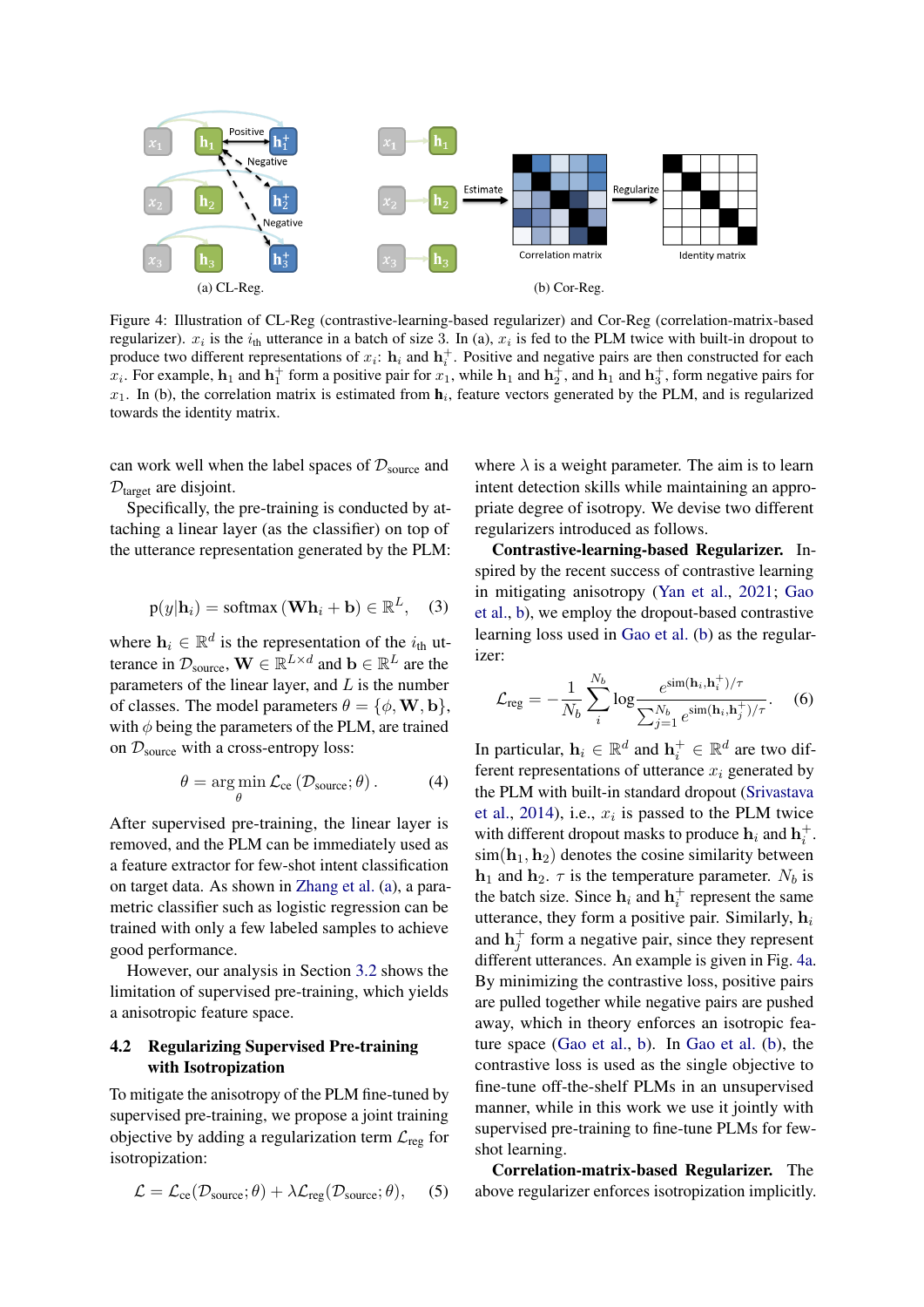Here, we propose a new regularizer that explicitly enforces isotropization. The perfect isotropy is characterized by zero covariance and uniform variance [\(Su et al.,](#page-10-5) [2021;](#page-10-5) [Zhou et al.,](#page-10-17) [2021\)](#page-10-17), i.e., a covariance matrix with uniform diagonal elements and zero non-diagonal elements. Isotropization can be achieved by endowing the feature space with such statistical property. However, as will be shown in Section [5.3,](#page-7-0) it is difficult to determine the appropriate scale of variance. Therefore, we base the regularizer on *correlation matrix* :

$$
\mathcal{L}_{reg} = \|\Sigma - \mathbf{I}\|,\tag{7}
$$

where  $\|\cdot\|$  denotes Frobenius norm,  $\mathbf{I} \in \mathbb{R}^{d \times d}$  is the identity matrix,  $\Sigma \in \mathbb{R}^{d \times d}$  is the correlation matrix with  $\Sigma_{ij}$  being the Pearson correlation coefficient between the  $i_{\text{th}}$  dimension and the  $j_{\text{th}}$  dimension. As shown in Fig. [4b,](#page-4-0)  $\Sigma$  is estimated with utterances in the current batch. By pushing the correlation matrix towards the identity matrix during training, we can learn a more isotropic feature space.

Moreover, the proposed two regularizers can be used together as follows:

$$
\mathcal{L} = \mathcal{L}_{ce}(\mathcal{D}_{source}; \theta) + \lambda_1 \mathcal{L}_{cl}(\mathcal{D}_{source}; \theta) + \lambda_2 \mathcal{L}_{cor}(\mathcal{D}_{source}; \theta),
$$
 (8)

where  $\lambda_1$  and  $\lambda_2$  are the weight parameters, and  $\mathcal{L}_{cl}$ and  $\mathcal{L}_{cor}$  denote CL-Reg and Cor-Reg, respectively. Our experiments show that better performance is often observed when they are used together.

#### 5 Experiments

To validate the effectiveness of the approach, we conduct extensive experiments.

### 5.1 Experimental Setup

Datasets. To perform supervised pre-training, we follow [Zhang et al.](#page-10-4) to use the OOS dataset [\(Lar](#page-9-18)[son et al.,](#page-9-18) [2019\)](#page-9-18) which contains diverse semantics of 10 domains. Also following [Zhang et al.,](#page-10-4) we exclude the domains "Banking" and "Credit Cards" since they are similar in semantics to one of the test dataset BANKING77. We then use 6 domains for training and 2 for validation, as shown in Table [2.](#page-5-0) For evaluation, we employ three datasets: BANK-ING77 [\(Casanueva et al.,](#page-9-19) [2020\)](#page-9-19) is an intent detection dataset for banking service. HINT3 [\(Arora](#page-9-20) [et al.,](#page-9-20) [a\)](#page-9-20) covers 3 domains, "Mattress Products Retail", "Fitness Supplements Retail", and "Online Gaming". HWU64 [\(Liu et al.,](#page-9-21) [2019a\)](#page-9-21) is a

<span id="page-5-0"></span>

| Training                                            | Validation                                    |  |  |  |
|-----------------------------------------------------|-----------------------------------------------|--|--|--|
| mute", "Work", "Home", ing"<br>"Meta", "Small talk" | "Utility", "Auto com- "Travel", "Kitchen din- |  |  |  |

Table 2: Split of domains in OOS.

<span id="page-5-1"></span>

| <b>Dataset</b>   | #domain | #intent | #data |
|------------------|---------|---------|-------|
| OOS              | 10      | 150     | 22500 |
| <b>BANKING77</b> |         | 77      | 13083 |
| HINT3            | ٦       | 51      | 2011  |
| <b>HWU64</b>     | 21      | 64      | 10030 |

Table 3: Dataset statistics.

large-scale dataset containing 21 domains. Dataset statistics are summarized in Table [3.](#page-5-1)

Our Method. Our method can be applied to fine-tune any PLM. We conduct experiments on two popular PLMs, BERT [\(Devlin et al.,](#page-9-17) [2019\)](#page-9-17) and RoBERTa [\(Liu et al.,](#page-9-22) [2019b\)](#page-9-22). For both of them, the embedding of [CLS] is used as the utterance representation in Eq. [3.](#page-4-1) We employ logistic regression as the classifier. We select the hyperparameters  $\lambda$ ,  $\lambda_1$ ,  $\lambda_2$ , and  $\tau$  by validation. The best hyperparameters are provided in Table [4.](#page-5-2)

<span id="page-5-2"></span>

| Method             | Hyperparameter                                   |
|--------------------|--------------------------------------------------|
| $CL-Reg$           | $\lambda = 1.7, \tau = 0.05$                     |
| Cor-Reg            | $\lambda = 0.04$                                 |
| $CL-Reg + Cor-Reg$ | $\lambda_1 = 1.7, \lambda_2 = 0.04, \tau = 0.05$ |

(a) BERT-based.

| Method                                    | Hyperparameter                                                                                       |
|-------------------------------------------|------------------------------------------------------------------------------------------------------|
| $CL-Reg$<br>Cor-Reg<br>$CL-Reg + Cor-Reg$ | $\lambda = 2.9, \tau = 0.05$<br>$\lambda = 0.06$<br>$\lambda_1 = 2.9, \lambda_2 = 0.13, \tau = 0.05$ |
|                                           |                                                                                                      |

(b) RoBERTa-based.

Table 4: Hyperparameters selected via validation.

Baselines. We compare our method to the following baselines. First, for BERT-based methods, BERT-Freeze freezes BERT; CON-VBERT [\(Mehri et al.,](#page-9-15) [2020\)](#page-9-15), TOD-BERT [\(Wu](#page-10-3) [et al.,](#page-10-3) [2020\)](#page-10-3), and DNNC-BERT [\(Zhang et al.,](#page-10-11) [c\)](#page-10-11) further pre-train BERT on conversational corpus or natural language inference tasks. USE-ConveRT [\(Henderson et al.,](#page-9-23) [a;](#page-9-23) [Casanueva et al.,](#page-9-19) [2020\)](#page-9-19) is a transformer-based dual-encoder pretrained on conversational corpus. CPFT-BERT is the re-implemented version of CPFT [\(Zhang](#page-10-1) [et al.,](#page-10-1) [b\)](#page-10-1), by further pre-training BERT in an un-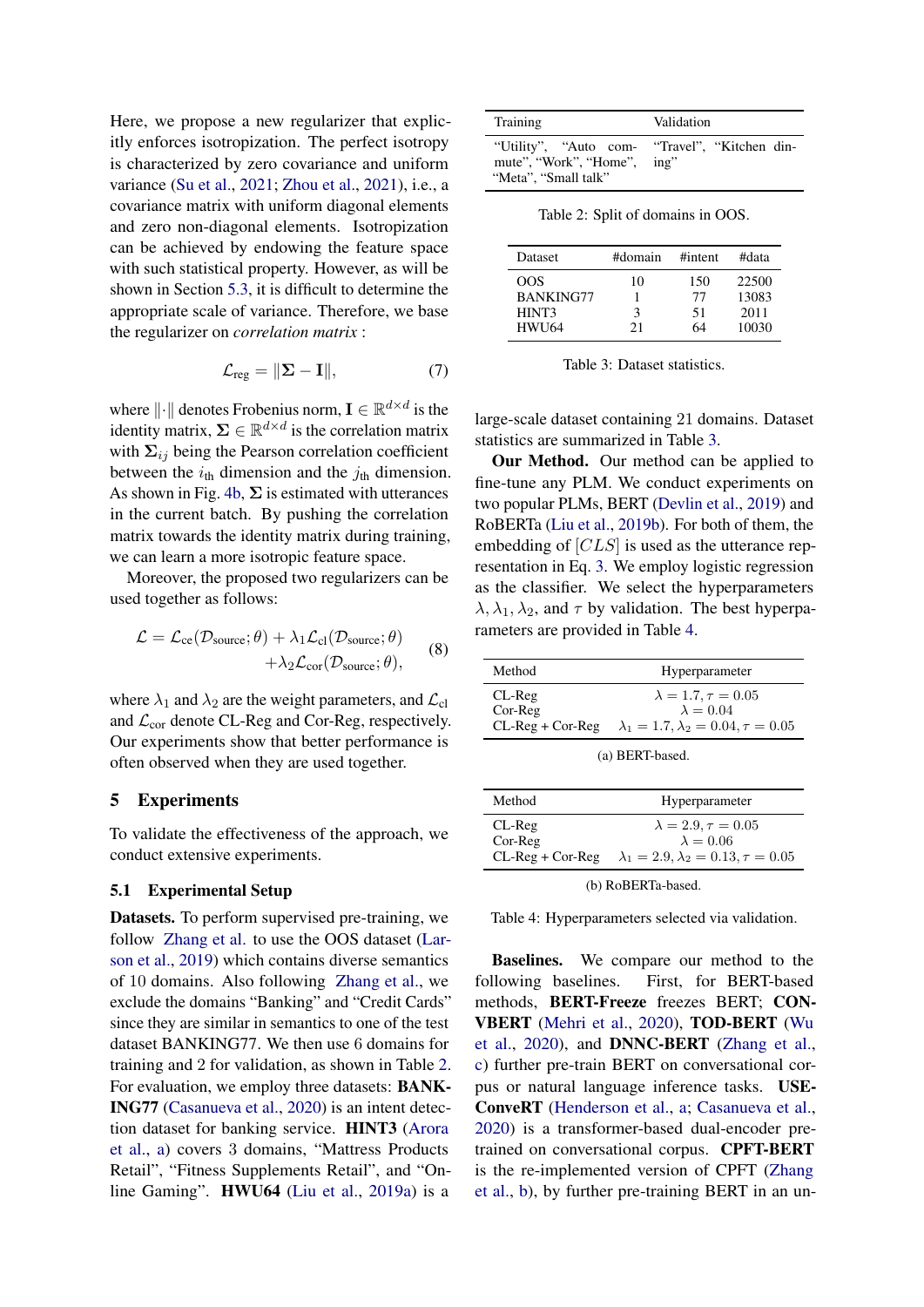<span id="page-6-2"></span>

| Method                       |                          | <b>BANKING77</b>               |                          | HINT3                    |                         | HWU64                     |                            | Val.                   |
|------------------------------|--------------------------|--------------------------------|--------------------------|--------------------------|-------------------------|---------------------------|----------------------------|------------------------|
|                              | $2$ -shot                | $10$ -shot                     | $2$ -shot                | $10$ -shot               | $2$ -shot               | $10$ -shot                | $2$ -shot                  | $10$ -shot             |
| <b>BERT-Freeze</b>           | 57.10                    | 84.30                          | 51.95                    | 80.27                    | 64.83                   | 87.99                     | 74.20                      | 92.99                  |
| <b>CONVBERT</b> <sup>1</sup> | 68.30                    | 86.60                          | 72.60                    | 87.20                    | 81.75                   | 92.55                     | 90.54                      | 96.82                  |
| TOD-BERT <sup>¶</sup>        | 77.70                    | 89.40                          | 68.90                    | 83.50                    | 83.24                   | 91.56                     | 88.10                      | 96.39                  |
| USE-ConveRT <sup>1</sup>     |                          | 85.20                          |                          |                          | -                       | 85.90                     |                            |                        |
| DNNC-BERT <sup>¶</sup>       | 67.50                    | 89.80                          | 64.10                    | 87.90                    | 73.97                   | 90.71                     | 72.98                      | 95.23                  |
| <b>CPFT-BERT</b>             | 72.09                    | 89.82                          | 74.34                    | 90.37                    | 83.02                   | 93.66                     | 89.33                      | 97.30                  |
| IntentBERT <sup>¶</sup>      | 82.40                    | 91.80                          | 80.10                    | 90.20                    |                         |                           |                            |                        |
| IntentBERT-ReImp             | 80.38(0.35)              | 92.35(.12)                     | 77.09(.89)               | 89.55(.63)               | 90.61(.44)              | 95.21(.15)                | 93.62(.38)                 | 97.80(0.18)            |
| <b>BERT-White</b>            | 72.95                    | 88.86                          | 65.70                    | 85.70                    | 75.98                   | 91.26                     | 87.33                      | 96.05                  |
| IntentBERT-White             | 82.52(.26)               | 92.29(.33)                     | 78.50(.59)               | 90.14(.26)               | 87.24(0.18)             | 94.42(08)                 | 94.89(0.21)                | 98.07(0.12)            |
| $CL-Reg$<br>$Cor-Reg$        | 83.45(.35)<br>83.94(.45) | 93.66(.22)<br>$93.98_{(0.26)}$ | 79.30(.87<br>80.16(0.71) | 91.06(.30)<br>91.38(.55) | 91.46(15)<br>90.75(.35) | 95.84(.12)<br>95.82(0.14) | 94.43(0.22)<br>95.02(0.22) | 98.43.02)<br>98.47(07) |
| $CL-Reg + Cor-Reg$           | 85.21(.58)               | 94.68(01)                      | 81.20(45)                | 92.38(01)                | 90.66(42)               | 95.84(.19)                | 95.41(0.25)                | 98.58(01)              |

Table 5: 5-way few-shot intent detection using BERT. We report the mean and standard deviation of our methods and IntentBERT variants. CL-Reg, Cor-Reg, and CL-Reg + CorReg denote supervised pre-training regularized by the corresponding regularizer. The top 3 results are highlighted. ¶ denotes results from [\(Zhang et al.,](#page-10-4) [a\)](#page-10-4).

<span id="page-6-3"></span>

| Method                                     | <b>BANKING77</b>                            |                                     | HINT <sub>3</sub>                     |                                       | <b>HWU64</b>                            |                                           | Val.                                   |                                         |
|--------------------------------------------|---------------------------------------------|-------------------------------------|---------------------------------------|---------------------------------------|-----------------------------------------|-------------------------------------------|----------------------------------------|-----------------------------------------|
|                                            | $2$ -shot                                   | $10$ -shot                          | $2$ -shot                             | $10$ -shot                            | $2$ -shot                               | $10$ -shot                                | $2$ -shot                              | $10$ -shot                              |
| RoBERTa-Freeze                             | 60.74                                       | 82.18                               | 57.90                                 | 79.26                                 | 75.30                                   | 89.71                                     | 74.86                                  | 90.52                                   |
| <b>WikiHowRoBERTa</b>                      | 32.88                                       | 59.50                               | 31.92                                 | 54.18                                 | 30.81                                   | 52.47                                     | 34.10                                  | 60.59                                   |
| <b>DNNC-RoBERTa</b>                        | 74.32                                       | 87.30                               | 68.06                                 | 82.34                                 | 69.87                                   | 80.22                                     | 58.51                                  | 74.46                                   |
| <b>CPFT-RoBERTa</b>                        | 80.27(0.11)                                 | 93.91(.06)                          | 79.98(11)                             | 92.55(07)                             | 83.18(.11)                              | 92.82(06)                                 | 86.71(.10)                             | 96.45(0.05)                             |
| <b>IntentRoBERTa</b>                       | 81.38(.66)                                  | 92.68(0.24)                         | 78.20(1.72)                           | 89.01(1.07)                           | 90.48(69)                               | 94.49(0.43)                               | 95.33(54)                              | 98.32(.15)                              |
| RoBERTa-White                              | 79.27                                       | 93.00                               | 73.13                                 | 89.02                                 | 82.65                                   | 94.00                                     | 89.90                                  | 97.14                                   |
| IntentRoBERTa-White                        | 83.75(.45)                                  | 92.68(31)                           | 79.64(1.38)                           | 90.13(66)                             | 86.52(1.33)                             | 93.82(.53)                                | 96.06(.58)                             | 98.35(0.21)                             |
| $CL-Reg$<br>$Cor-Re$<br>$CL-Reg + Cor-Reg$ | $84.63^{(68)}$<br>86.92(0.71)<br>87.96(.31) | 94.43(34)<br>95.07(41)<br>95.85(02) | 81.10(.49)<br>82.20(48)<br>83.55(.30) | 91.65(13)<br>92.11(41)<br>93.17(0.23) | 91.67(0.20)<br>91.10(18)<br>90.47(0.39) | 95.44(0.28)<br>95.69(0.12)<br>95.64(0.28) | 96.32(0.14)<br>96.82(03)<br>96.35(.19) | 98.79(0.05)<br>98.89(0.03)<br>98.85(07) |

Table 6: 5-way few-shot intent detection using RoBERTa. We report the mean and standard deviation of our methods and IntentBERT variants. CL-Reg, Cor-Reg, and CL-Reg + CorReg denote supervised pre-training regularized by the corresponding regularizer. The top 3 results are highlighted.

supervised manner with mask-based contrastive learning and masked language modeling on the same training data as ours. IntentBERT [\(Zhang](#page-10-4) [et al.,](#page-10-4) [a\)](#page-10-4) further pre-trains BERT via supervised pre-training described in Section [4.1.](#page-3-0) To guarantee a fair comparison, we provide IntentBERT-ReImp, the re-implemented version of Intent-BERT, which uses the same random seed, training data, and validation data as our methods. Second, for RoBERTa-based baselines, RoBERTa-Freeze freezes the model. WikiHowRoBERTa [\(Zhang](#page-10-20) [et al.,](#page-10-20) [d\)](#page-10-20) further pre-trains RoBERTa on synthesized intent detection data. DNNC-RoBERTa and CPFT-RoBERTa are similar to DNNC-BERT and CPFT-BERT except the PLM. IntentRoBERTa is the re-implemented version of IntentBERT based on RoBERTa, with uses the same random seed, training data, and validation data as our method. Finally, to show the superiority of the joint finetuning and isotropization, we compare our method against whitening transformation [\(Su et al.,](#page-10-5) [2021\)](#page-10-5). BERT-White and RoBERTa-White apply the transformation to BERT and RoBERTa, respectively. IntentBERT-White and IntentRoBERTa-White apply the transformation to IntentBERT-ReImp and IntentRoBERTa, respectively.

All baselines use logistic regression as classifier except DNNC-BERT and DNNC-RoBERTa, wherein we follow the original work<sup>[2](#page-6-0)</sup> to train a pairwise encoder for nearest neighbor classification.

Training Details. We use PyTorch library and Python to build our model. We employ Hugging Face implementation[3](#page-6-1) of *bert-base-uncased* and *roberta-base*. We use Adam [\(Kingma and Ba,](#page-9-24) [2015\)](#page-9-24) as the optimizer with learning rate of  $2e-05$ 

<span id="page-6-0"></span><sup>2</sup> https://github.com/salesforce/DNNC-few-shot-intent

<span id="page-6-1"></span><sup>3</sup> https://github.com/huggingface/transformers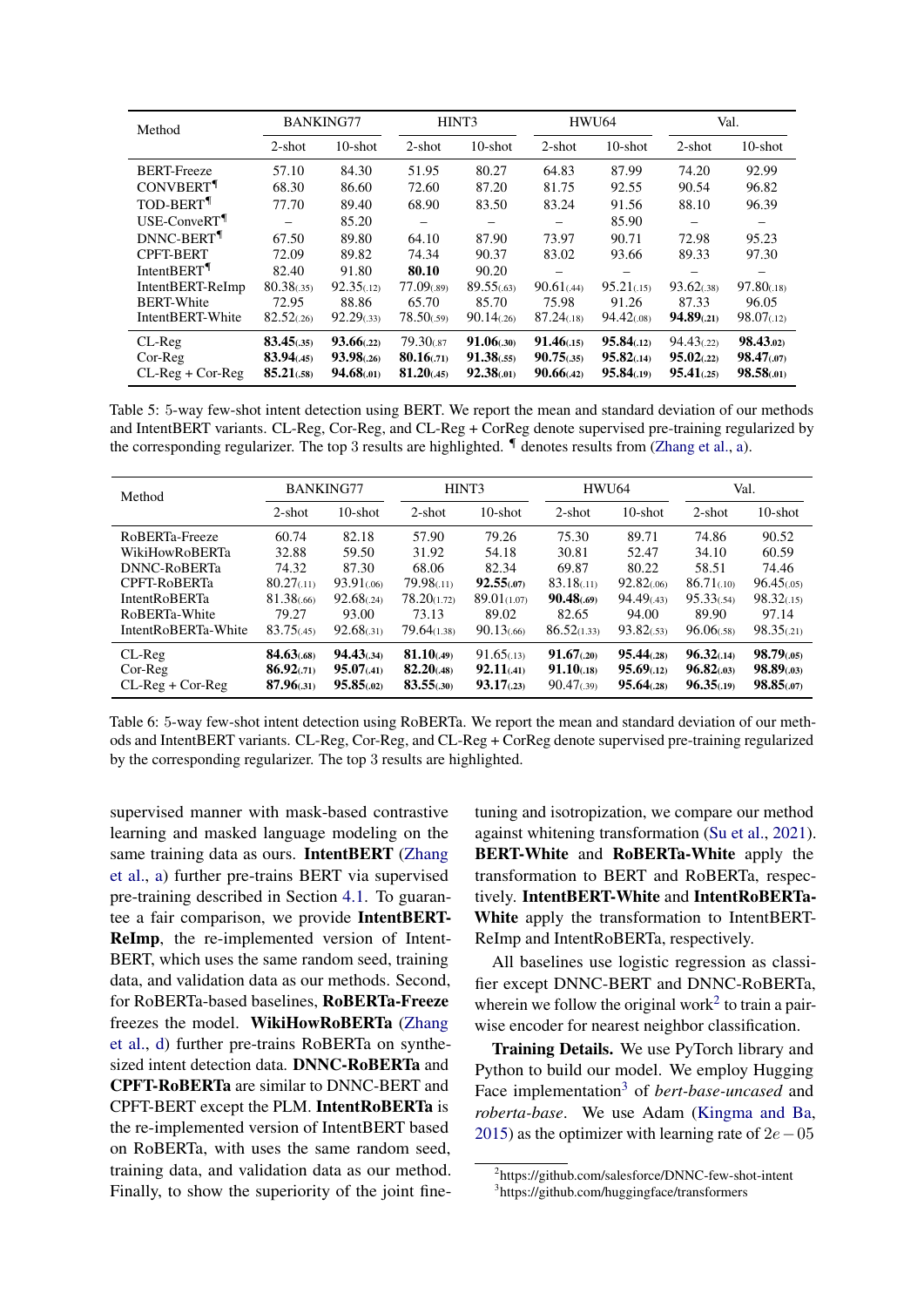and weight decay of  $1e - 03$ . The model is trained with Nvidia RTX 3090 GPUs. The training is early stopped if no improvement in validation accuracy is observed for 100 steps. The same set of random seeds,  $\{1, 2, 3, 4, 5\}$ , is used for IntentBERT-ReImp, IntentRoBERTa, and our method.

Evaluation. The baselines and our method are evaluated on C-way K-shot tasks. For each task, we randomly sample  $C$  classes and  $K$  examples per class. The  $C \times K$  labeled examples are used to train the logistic regression classifier. Note that we do not further fine-tune the PLM using the labeled data of the task. We then sample another 5 examples per class as queries. Fig. [1](#page-1-0) gives an example with  $C =$ 2 and  $K = 1$ . We report the averaged accuracy of 500 tasks randomly sampled from  $\mathcal{D}_{\text{target}}$ .

## 5.2 Main Results

The main results are provided in Table [5](#page-6-2) (BERTbased) and Table [6](#page-6-3) (RoBERTa-based). The following observations can be made. First, our proposed regularized supervised pre-training, with either CL-Reg or Cor-Reg, consistently outperforms all the baselines by a notable margin in most cases, indicating the effectiveness of our method. Our method also outperforms whitening transformation, demonstrating the superiority of the proposed joint finetuning and isotropization framework. Second, Cor-Reg slightly outperforms CL-Reg in most cases, showing the advantage of enforcing isotropy explicitly with the correlation matrix. Finally, CL-Reg and Cor-Reg show a complementary effect in many cases, especially on BANKING77. The above observations are consistent for both BERT and RoBERTa. It can be also seen that higher performance is often attained with RoBERTa.

<span id="page-7-1"></span>

| Method             | <b>BANKING77</b> | HINT3     | <b>HWU64</b> |
|--------------------|------------------|-----------|--------------|
| IntentBERT-ReImp   | .71(.04)         | .72(03)   | .72(03)      |
| SPT+CL-Reg         | .77(01)          | .78(01)   | .75(0.03)    |
| SPT+Cor-Reg        | .79(01)          | .76(0)    | .80(0.03)    |
| SPT+CL-Reg+Cor-Reg | .79(01)          | .76(0.05) | .80(.02)     |

Table 7: Impact of the proposed regularizers on isotropy. The results are obtained with BERT. SPT denotes supervised pre-training.

The observed improvement in performance comes with an improvement in isotropy. We report the change in isotropy by the proposed regularizers in Table [7.](#page-7-1) It can be seen that both regularizers and their combination make the feature space more isotropic compared to IntentBERT-ReImp that only

uses supervised pre-training. In addition, in general, Cor-Reg can achieve better isotropy than CL-Reg.

## 5.3 Ablation Study and Analysis

Moderate isotropy is helpful. To investigate the relation between the isotropy of the feature space and the performance of few-shot intent detection, we tune the weight parameter  $\lambda$  of Cor-Reg to increase the isotropy and examine the performance. As shown in Fig. [5,](#page-7-0) a common pattern is observed: the best performance is achieved when the isotropy is moderate. This observation indicates that it is important to find an appropriate trade-off between learning intent detection skills and learning an insotropic feature space. In our method, we select the appropriate  $\lambda$  by validation.

<span id="page-7-0"></span>

Figure 5: Relation between performance and isotropy. The results are obtained with BERT on 5-way 2-shot tasks.

Correlation matrix is better than covariance matrix as regularizer. In the design of Cor-Reg (Section [4.2\)](#page-4-2), we use the correlation matrix, rather than the covariance matrix, to characterize isotropy, although the latter contains more information – variance. The reason is that it is difficult to determine the proper scale of the variances. Here, we conduct experiments using the covariance matrix, by pushing the non-diagonal elements (covariances) towards 0 and the diagonal elements (variances) towards 1, 0.5, or the mean value, which are denoted by Cov-Reg-1, Cov-Reg-0.5, and Cov-Reg-mean respectively in Table [8.](#page-8-0) It can be seen that all the variants perform worse than Cor-Reg.

Our method is complementary with batch normalization. Batch normalization [\(Ioffe and](#page-9-25) [Szegedy,](#page-9-25) [2015\)](#page-9-25) can potentially mitigate the anisotropy problem via normalizing each dimen-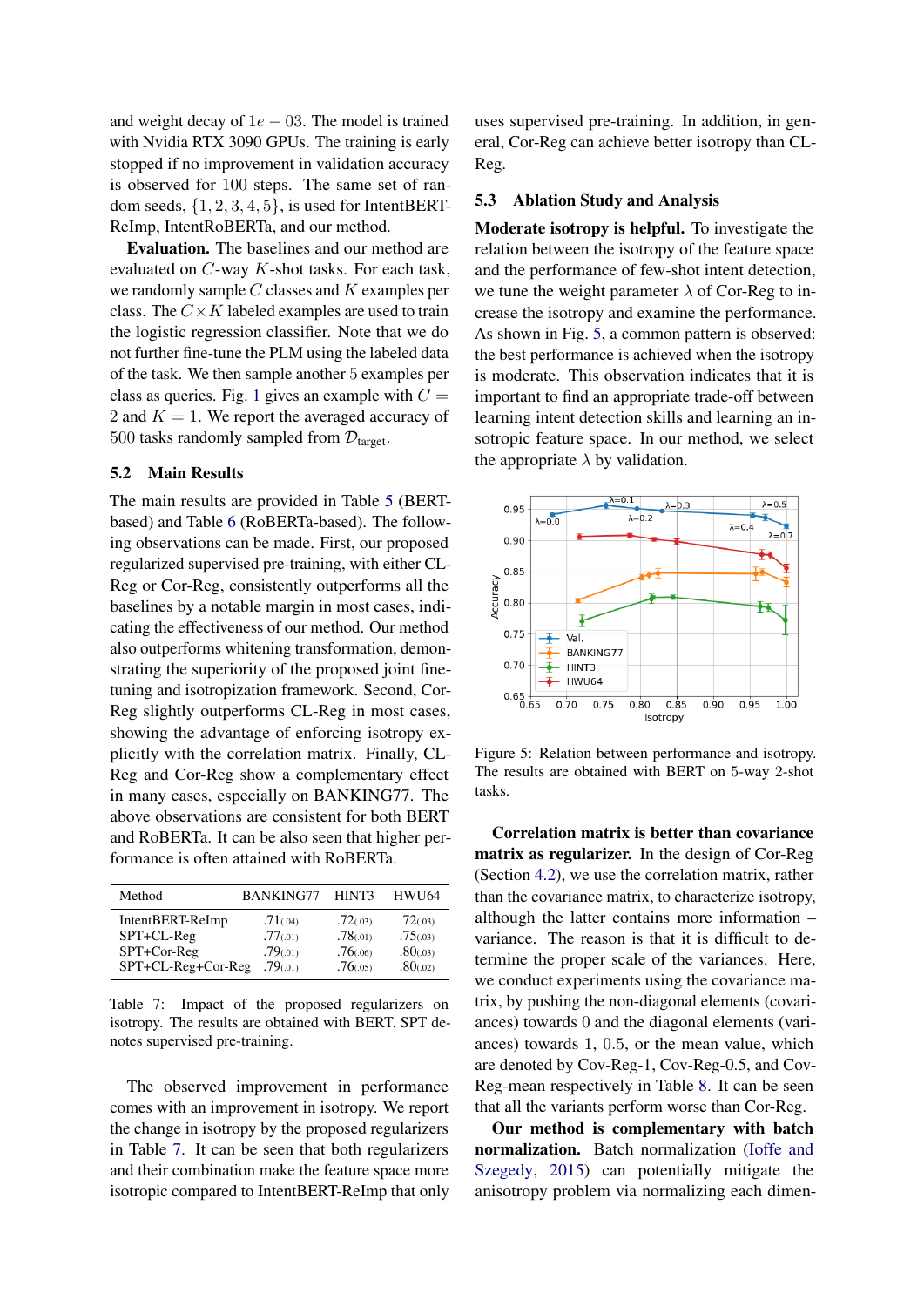<span id="page-8-0"></span>

| Method         | <b>BANKING77</b> | Val.        |
|----------------|------------------|-------------|
| $Cov-Reg-1$    | 82.19(0.84)      | 94.52(.19)  |
| $Cov-Reg-0.5$  | 82.62(.80)       | 94.52(.26)  |
| Cov-Reg-mean   | 82.50(1.00)      | 93.82(.39)  |
| Cor-Reg (ours) | 83.94(.45)       | 95.02(0.22) |

Table 8: Comparison between using covariance matrix and using correlation matrix to implement Cor-Reg. The experiments are conducted with BERT and evaluated on 5-way 2-shot tasks.

sion with unit variance. We find that combining our method with batch normalization yields better performance, as shown in Table [9.](#page-8-1)

<span id="page-8-1"></span>

| <b>SPT</b> | $CL-Reg$ | $Cor-Re$ | ΒN | <b>BANKING77</b>          |
|------------|----------|----------|----|---------------------------|
|            |          |          |    | 80.38(0.35)<br>82.38(.38) |
|            |          |          |    | 83.45(.35)<br>84.18(.28)  |
|            |          |          |    | 83.94(.45)<br>84.67(0.51) |
|            |          |          |    | 85.21(.58)<br>85.64(.41)  |

Table 9: Effect of combining batch normalization and our method. The experiments are conducted with BERT and evaluated on 5-way 2-shot tasks. SPT denotes supervised pre-training. BN denotes batch normalization.

The performance gain is not from the reduction in model variance. Regularization techniques such as L1 regularization [\(Tibshirani,](#page-10-21) [1996\)](#page-10-21) and L2 regularization [\(Hoerl and Kennard,](#page-9-26) [1970\)](#page-9-26) are often used to improve model performance by reducing model variance. Here, we show that the performance gain of our method is ascribed to the improved isotropy (Table [7\)](#page-7-1) rather than the reduction in model variance. To this end, we compare our method against L2 regularization with a wide range of weights, and it is observed that reducing model variance cannot achieve comparable performance to our method, as shown in Fig. [6.](#page-8-2)

The computational overhead is small. To analyze the computational overheads incurred by CL-Reg and Cor-Reg, we decompose the duration of one epoch of our method using the two regularizers jointly. As shown in Fig. [7,](#page-8-3) the overheads of CL-Reg and Cor-Reg are small, only taking up a small portion of the time.

<span id="page-8-2"></span>

Figure 6: Comparison between our methods and L2 regularization. The experiments are conducted with BERT and evaluated on 5-way 2-shot tasks on BANK-ING77. SPT denotes superivsed pre-training.

<span id="page-8-3"></span>

Figure 7: Run time decomposition of a single epoch. The unit is second.

## 6 Conclusion

In this work, we have identified and analyzed the anisotropy of the feature space of a PLM finetuned on intent detection tasks. Further, we have proposed a joint training framework and designed two regularizers based on contrastive learning and correlation matrix respectively to increase the insotropy of the feature space during fine-tuning, which leads to notably improved performance on few-shot intent detection. Our findings and solutions may have broader implications for solving other natural language understanding tasks with PLM-based models.

## Acknowledgments

We would like to thank the anonymous reviewers for their valuable comments. This research was supported by the grants of HK ITF UIM/377 and PolyU DaSAIL project P0030935 funded by RGC.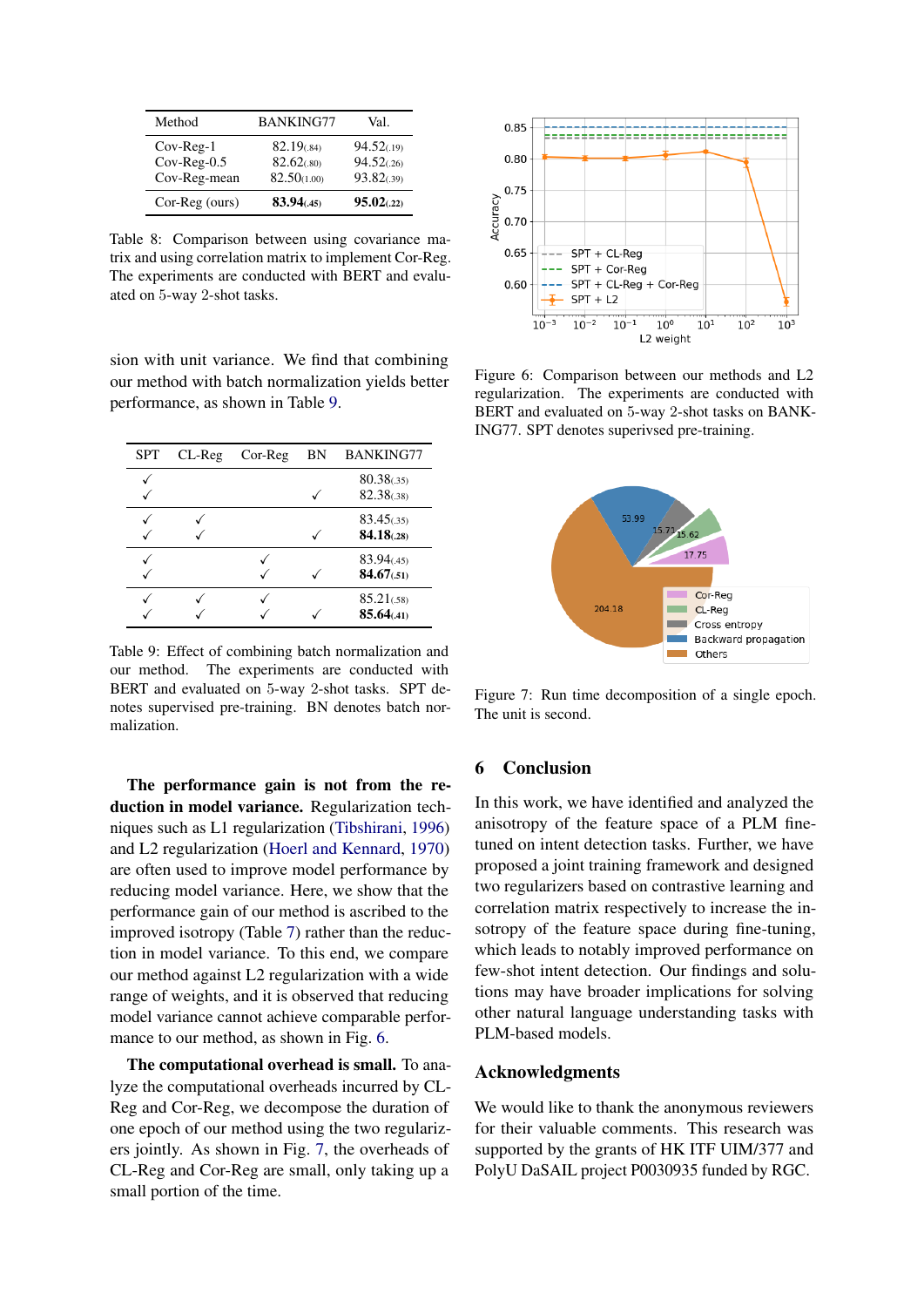## References

- <span id="page-9-20"></span>Gaurav Arora, Chirag Jain, Manas Chaturvedi, and Krupal Modi. a. [HINT3: Raising the bar for intent](https://doi.org/10.18653/v1/2020.insights-1.16) [detection in the wild.](https://doi.org/10.18653/v1/2020.insights-1.16) In *EMNLP, 2020*.
- <span id="page-9-6"></span>Sanjeev Arora, Yuanzhi Li, Yingyu Liang, Tengyu Ma, and Andrej Risteski. b. [A latent variable model](https://doi.org/10.1162/tacl_a_00106) [approach to PMI-based word embeddings.](https://doi.org/10.1162/tacl_a_00106) *TACL, 2016*, 4:385–399.
- <span id="page-9-16"></span>Daniel Bis, Maksim Podkorytov, and Xiuwen Liu. ´ 2021. Too much in common: Shifting of embeddings in transformer language models and its implications. In *NAACL, 2021*.
- <span id="page-9-7"></span>Xingyu Cai, Jiaji Huang, Yuchen Bian, and Kenneth Church. 2020. Isotropy in the contextual embedding space: Clusters and manifolds. In *ICLR, 2020*.
- <span id="page-9-19"></span>Iñigo Casanueva, Tadas Temčinas, Daniela Gerz, Matthew Henderson, and Ivan Vulić. 2020. [Effi](https://doi.org/10.18653/v1/2020.nlp4convai-1.5)[cient intent detection with dual sentence encoders.](https://doi.org/10.18653/v1/2020.nlp4convai-1.5) In *ACL, 2020*.
- <span id="page-9-17"></span>Jacob Devlin, Ming-Wei Chang, Kenton Lee, and Kristina Toutanova. 2019. [BERT: Pre-training of](https://doi.org/10.18653/v1/N19-1423) [deep bidirectional transformers for language under](https://doi.org/10.18653/v1/N19-1423)[standing.](https://doi.org/10.18653/v1/N19-1423) In *NAACL, 2019*.
- <span id="page-9-12"></span>Thomas Dopierre, Christophe Gravier, and Wilfried Logerais. a. [ProtAugment: Intent detection meta](https://doi.org/10.18653/v1/2021.acl-long.191)[learning through unsupervised diverse paraphrasing.](https://doi.org/10.18653/v1/2021.acl-long.191) In *ACL-IJCNLP, 2021*.
- <span id="page-9-0"></span>Thomas Dopierre, Christophe Gravier, Julien Subercaze, and Wilfried Logerais. b. Few-shot pseudolabeling for intent detection. In *COLING, 2020*.
- <span id="page-9-4"></span>Kawin Ethayarajh. 2019. [How contextual are contextu](https://doi.org/10.18653/v1/D19-1006)[alized word representations? Comparing the geom](https://doi.org/10.18653/v1/D19-1006)[etry of BERT, ELMo, and GPT-2 embeddings.](https://doi.org/10.18653/v1/D19-1006) In *EMNLP-IJCNLP, 2019*.
- <span id="page-9-11"></span>Chelsea Finn, Pieter Abbeel, and Sergey Levine. 2017. [Model-agnostic meta-learning for fast adaptation of](https://proceedings.mlr.press/v70/finn17a.html) [deep networks.](https://proceedings.mlr.press/v70/finn17a.html) In *ICML, 2017*.
- <span id="page-9-3"></span>Jun Gao, Di He, Xu Tan, Tao Qin, Liwei Wang, and Tie-Yan Liu. a. [Representation degeneration prob](https://openreview.net/forum?id=SkEYojRqtm)[lem in training natural language generation models.](https://openreview.net/forum?id=SkEYojRqtm) In *ICLR 2019*.
- <span id="page-9-9"></span>Tianyu Gao, Xingcheng Yao, and Danqi Chen. b. [Sim-](https://aclanthology.org/2021.emnlp-main.552)[CSE: Simple contrastive learning of sentence em](https://aclanthology.org/2021.emnlp-main.552)[beddings.](https://aclanthology.org/2021.emnlp-main.552) In *EMNLP, 2021*.
- <span id="page-9-1"></span>Ruiying Geng, Binhua Li, Yongbin Li, Xiaodan Zhu, Ping Jian, and Jian Sun. 2019. [Induction networks](https://doi.org/10.18653/v1/D19-1403) [for few-shot text classification.](https://doi.org/10.18653/v1/D19-1403) In *EMNLP-IJCNLP, 2019*.
- <span id="page-9-23"></span>Matthew Henderson, Iñigo Casanueva, Nikola Mrkšic,´ Pei-Hao Su, Tsung-Hsien Wen, and Ivan Vulić. a. [ConveRT: Efficient and accurate conversational](https://doi.org/10.18653/v1/2020.findings-emnlp.196) [representations from transformers.](https://doi.org/10.18653/v1/2020.findings-emnlp.196) In *Findings of EMNLP 2020*, Online.
- <span id="page-9-14"></span>Matthew Henderson, Ivan Vulic, Daniela Gerz, Iñigo ´ Casanueva, Paweł Budzianowski, Sam Coope, Georgios Spithourakis, Tsung-Hsien Wen, Nikola Mrkšić, and Pei-Hao Su. b. [Training neural re](https://doi.org/10.18653/v1/P19-1536)[sponse selection for task-oriented dialogue systems.](https://doi.org/10.18653/v1/P19-1536) In *ACL, 2019*.
- <span id="page-9-26"></span>Arthur E Hoerl and Robert W Kennard. 1970. Ridge regression: Biased estimation for nonorthogonal problems. *Technometrics*, 12(1):55–67.
- <span id="page-9-13"></span>Yutai Hou, Yongkui Lai, Yushan Wu, Wanxiang Che, and Ting Liu. 2021. [Few-shot learning for multi](https://ojs.aaai.org/index.php/AAAI/article/view/17541)[label intent detection.](https://ojs.aaai.org/index.php/AAAI/article/view/17541) *AAAI, 2021*.
- <span id="page-9-8"></span>Junjie Huang, Duyu Tang, Wanjun Zhong, Shuai Lu, Linjun Shou, Ming Gong, Daxin Jiang, and Nan Duan. 2021. [WhiteningBERT: An easy unsuper](https://doi.org/10.18653/v1/2021.findings-emnlp.23)[vised sentence embedding approach.](https://doi.org/10.18653/v1/2021.findings-emnlp.23) In *Findings of EMNLP, 2021*.
- <span id="page-9-25"></span>Sergey Ioffe and Christian Szegedy. 2015. Batch Normalization: Accelerating Deep Network Training by Reducing Internal Covariate Shift. In *ICML, 2015*.
- <span id="page-9-24"></span>Diederik P. Kingma and Jimmy Ba. 2015. [Adam: A](http://arxiv.org/abs/1412.6980) [method for stochastic optimization.](http://arxiv.org/abs/1412.6980) In *ICLR 2015*.
- <span id="page-9-18"></span>Stefan Larson, Anish Mahendran, Joseph J. Peper, Christopher Clarke, Andrew Lee, Parker Hill, Jonathan K. Kummerfeld, Kevin Leach, Michael A. Laurenzano, Lingjia Tang, and Jason Mars. 2019. [An evaluation dataset for intent classification and](https://doi.org/10.18653/v1/D19-1131) [out-of-scope prediction.](https://doi.org/10.18653/v1/D19-1131) In *EMNLP-IJCNLP, 2019*.
- <span id="page-9-5"></span>Bohan Li, Hao Zhou, Junxian He, Mingxuan Wang, Yiming Yang, and Lei Li. 2020. On the sentence embeddings from pre-trained language models. In *EMNLP, 2020*.
- <span id="page-9-21"></span>Xingkun Liu, Arash Eshghi, Pawel Swietojanski, and Verena Rieser. 2019a. [Benchmarking natural lan](https://doi.org/10.1007/978-981-15-9323-9_15)[guage understanding services for building conversa](https://doi.org/10.1007/978-981-15-9323-9_15)[tional agents.](https://doi.org/10.1007/978-981-15-9323-9_15) In *IWSDS,2019*.
- <span id="page-9-22"></span>Yinhan Liu, Myle Ott, Naman Goyal, Jingfei Du, Mandar Joshi, Danqi Chen, Omer Levy, Mike Lewis, Luke Zettlemoyer, and Veselin Stoyanov. 2019b. Roberta: A robustly optimized bert pretraining approach. *arXiv preprint arXiv:1907.11692*.
- <span id="page-9-15"></span>Shikib Mehri, Mihail Eric, and Dilek Hakkani-Tur. 2020. Dialoglue: A natural language understanding benchmark for task-oriented dialogue. *arXiv preprint arXiv:2009.13570*.
- <span id="page-9-10"></span>Jiaqi Mu and Pramod Viswanath. 2018. [All-but-the](https://openreview.net/forum?id=HkuGJ3kCb)[top: Simple and effective postprocessing for word](https://openreview.net/forum?id=HkuGJ3kCb) [representations.](https://openreview.net/forum?id=HkuGJ3kCb) In *ICLR 2018*.
- <span id="page-9-2"></span>Hoang Nguyen, Chenwei Zhang, Congying Xia, and Philip Yu. 2020. [Dynamic semantic matching and](https://doi.org/10.18653/v1/2020.findings-emnlp.108) [aggregation network for few-shot intent detection.](https://doi.org/10.18653/v1/2020.findings-emnlp.108) In *Findings of EMNLP 2020*.